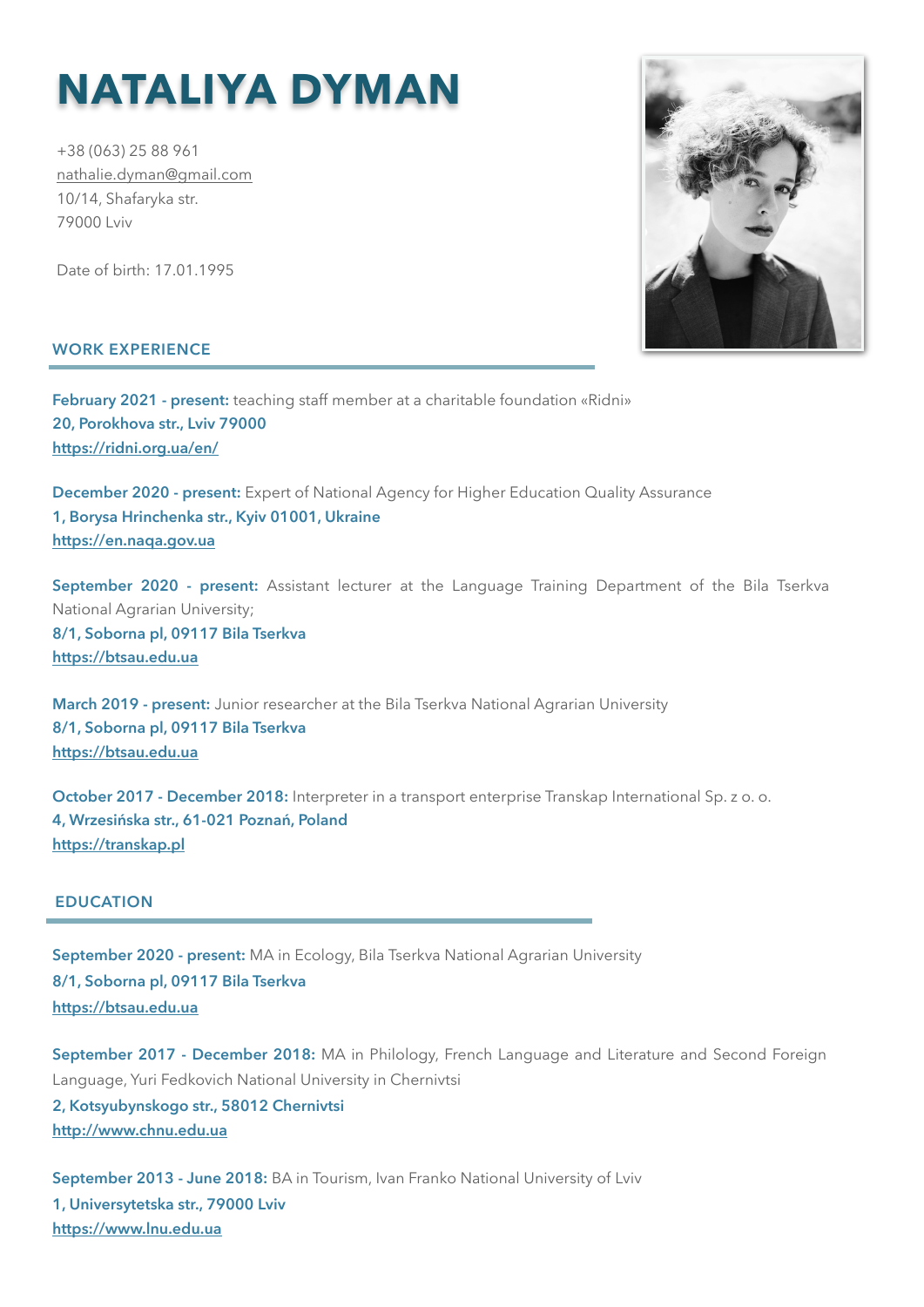**September 2012 - June 2016:** BA in Philology, qualification "Teacher of French and English Language and Literature", Ivan Franko National University of Lviv

**1, Universytetska str., 1, 79000 Lviv <https://www.lnu.edu.ua>**

#### **INTERNSHIPS**

**February 2020 - August 2020:** Internship at the non-governmental organization NABU e. V. (Naturschutzbund Deutschland) as an environmental project coordinator under the Deutsche Bundesstiftung Umwelt scholarship program

**3, Charitéstraße str., 10117 Berlin, Germany <https://www.nabu.de>**

**September 2019 - January 2020:** Internship at the Alfred Weber Institute of the University of Heidelberg as a research assistant under the Deutsche Bundesstiftung Umwelt scholarship program

**58, Bergheimer str., 69115 Heidelberg, Germany <https://www.uni-heidelberg.de/fakultaeten/wiso/awi/index.html>**

**June 2015 - August 2015:** Internship at the Tourist Information Centre of the municipality of La Souterraine as a secretary assistant under the Fédération Échanges France Ukraine student exchange program **2, Place de la Gare, 23300 La Souterraine, France**

**June 2014 - August 2014:** Internship at Marineland theme park as a service worker under the Work and Travel France student exchange program **306, Avenue Mozart, 06600 Antibes, France <https://www.marineland.fr>**

## **COURSES, TRAININGS, WORKSHOPS**

**October 2020:** Advanced training course at National Pedagogical Dragomanov University in Kyiv **<https://ino.npu.edu.ua>**

**August 2018:** Summer school for intellectual development within the "Uniting People for Peace" project, supported by Caritas Kyiv Charitable Foundation **<https://caritas-kiev.org.ua>**

**July 2017, 2018:** Kyiv Summer Theological Institute with the support of «Dukh i Litera» Publishing and St Clement Centre

**<http://www.clement.kiev.ua/ru/node/1513>**

## **LANGUAGES**

- French C2 (certificate DALF)
- English C1 (self-assessment on the CEFR scale)
- Polish C1 (self-assessment on the CEFR scale)
- Russian C1 (self-assessment on the CEFR scale)
- German B2 (self-assessment on the CEFR scale)